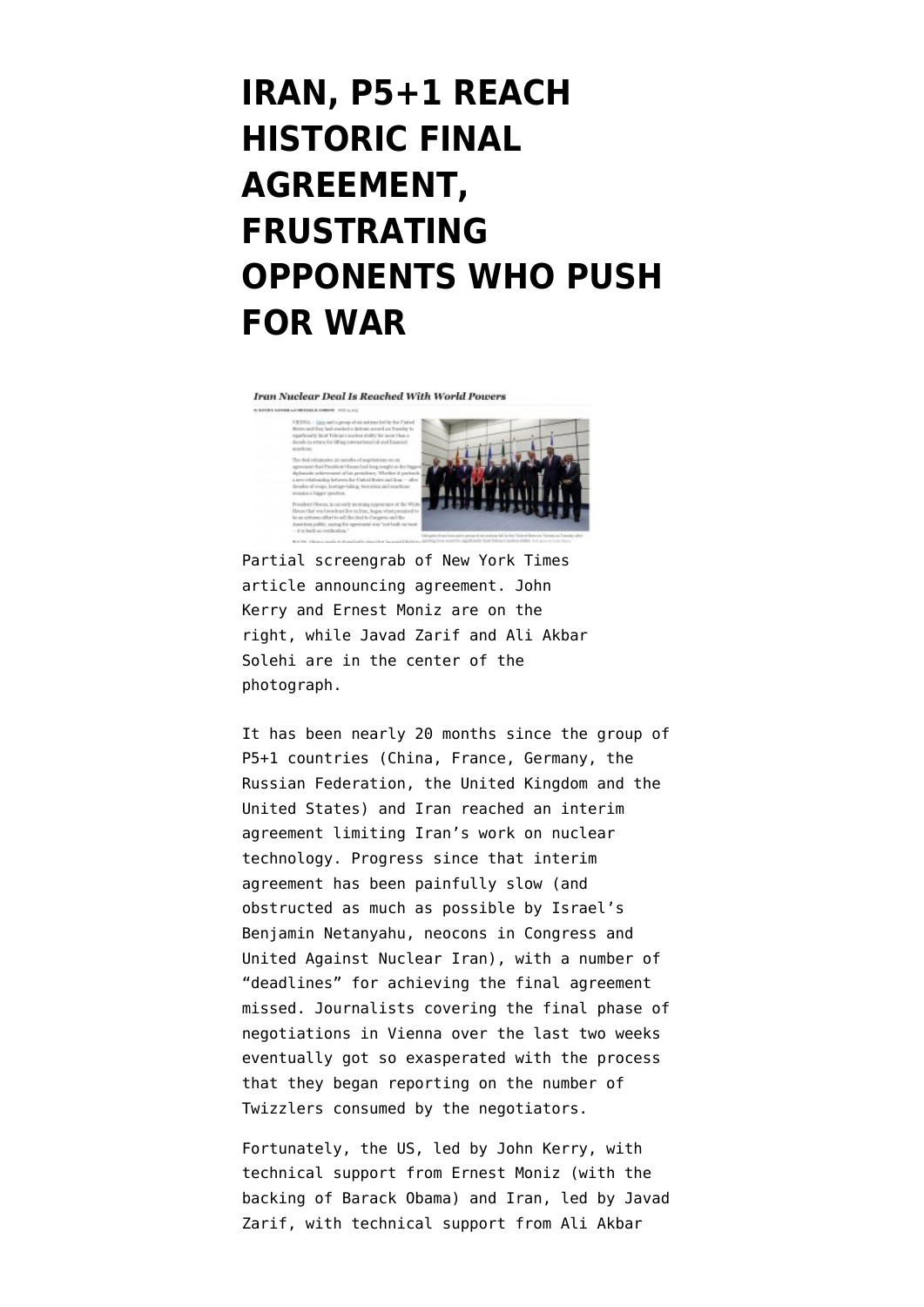Salehi (with the backing of Hassan Rouhani) did not give up on the process. A [final agreement](https://s3.amazonaws.com/s3.documentcloud.org/documents/2165388/iran-deal-text.pdf) (pdf) has now been published.

The following sentence appears in the agreement twice. It is the final sentence in the Preface and is the third point in the Preamble:

> Iran reaffirms that under no circumstances will Iran ever seek, develop or acquire any nuclear weapons.

That is the heart of what the entire process has been about. Iran's uranium enrichment work, which grew to over 18,000 centrifuges installed at two facilities, was viewed as a rapid route to a nuclear weapon. Even though no facility in Iran has been identified where enrichment was proceeding to the highly enriched levels needed for a bomb and Iran had demonstrated no ability to make a bomb from highly enriched material, "conventional wisdom" stated that Iran would only need a few months (as of the signing of the interim agreement) to produce a working bomb. Throughout the process, Iran has claimed the work was only for peaceful uses (electricity production and the production of medical isotopes). Things had gotten really ugly back in 2011 when the IAEA lent credence to claims that originated in the [Laptop of Death,](https://www.emptywheel.net/tag/laptop-of-death/) where Iran was accused of past work aiming at developing a bomb. By making the blanket statement that Iran will never seek a nuclear weapon, Iran is publicly acknowledging that the West will reinstate economy-crippling sanctions should evidence surface that it is seeking a weapon. Further, by saying it "reaffirms" as much, Iran is sticking to its previous claims that it has not sought a weapon in the past. Those dual points are important enough to be appear twice on the first page of the agreement.

On first blush, the final agreement looks quite robust. I intend to address only the technical aspects of the agreement and will leave to others analysis of the aspects of the plan relating to the removal of sanctions, although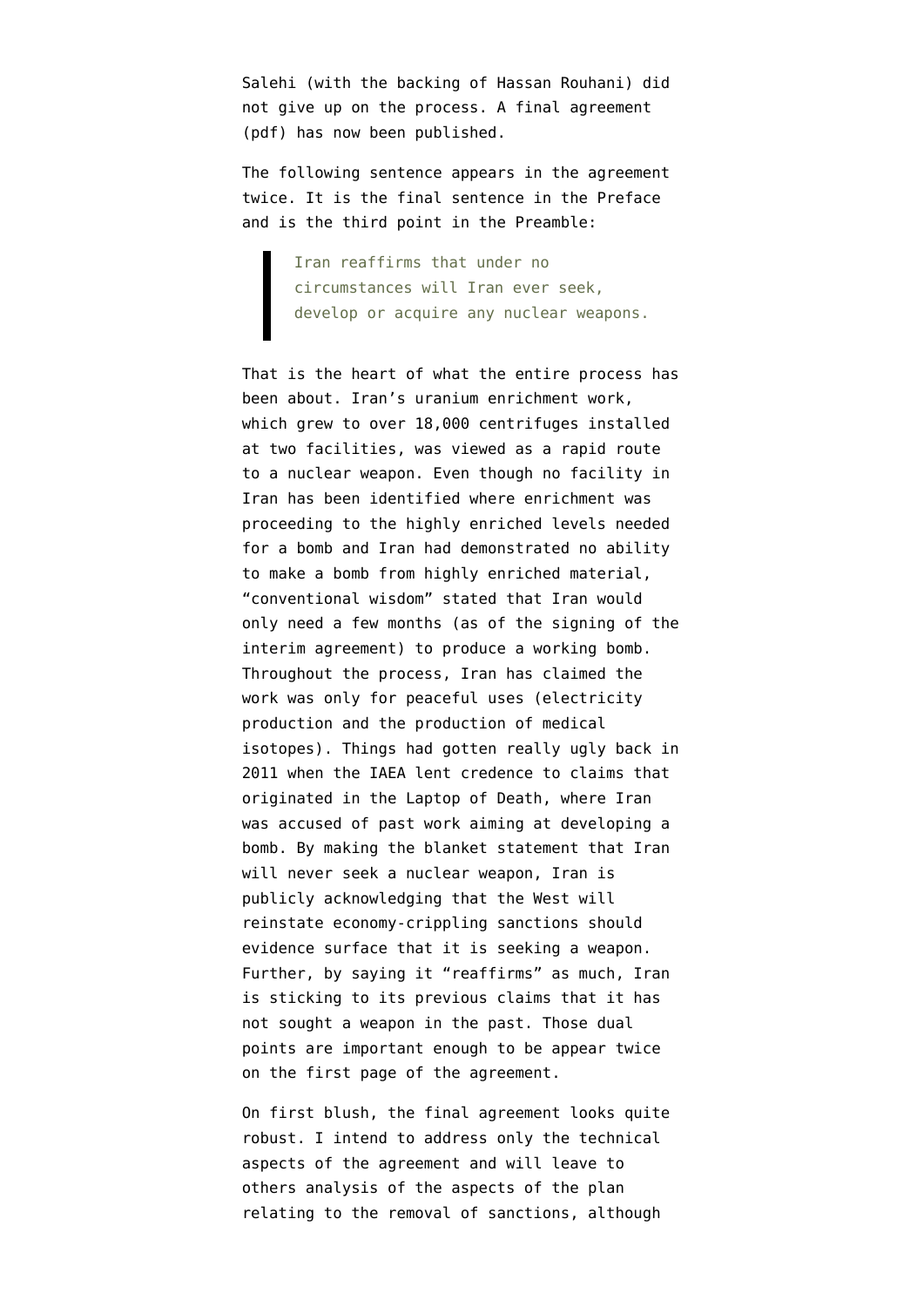it is interesting that it appears that the plan will be submitted for UN Security Council approval before Congress is expected to have a chance to chime in.

The plan is referred to as the Joint Comprehensive Plan of Action, or JCPOA. It establishes a Joint Commission of P5+1 and Iran that will monitor implementation of the agreement.

## Enrichment

In order to achieve the primary aim of taking Iran's "breakout time" (the time estimated to produce enough highly enriched uranium for a bomb) from the range of just a few months at the time of the signing of the interim agreement to the stated goal of at least one year, Iran now agrees to stop all enrichment work with radioactive material at its Fordo site (the underground site that prompted the US to develop a new generation of bunker buster bombs) and to greatly reduce the number of centrifuges in use at Natanz. Further, Iran will no longer enrich uranium above 3.67%. Iran agrees to keep its stockpile of 3.67% enriched uranium at 300 kg or less. Here is the wording for the key part of that aspect of the agreement (from page 7):

> 5. Based on its long-term plan, for 15 years, Iran will carry out its uranium enrichment-related activities, including safeguarded R&D exclusively in the Natanz Enrichment facility, keep its level of uranium enrichment at up to 3.67%, and, at Fordow, refrain from any uranium enrichment and uranium enrichment R&D and from keeping any nuclear material.

> 6. Iran will convert the Fordow facility into a nuclear, physics and technology centre. International collaboration including in the form of scientific joint partnerships will be established in agreed areas of research. 1044 IR-1 centrifuges in six cascades will remain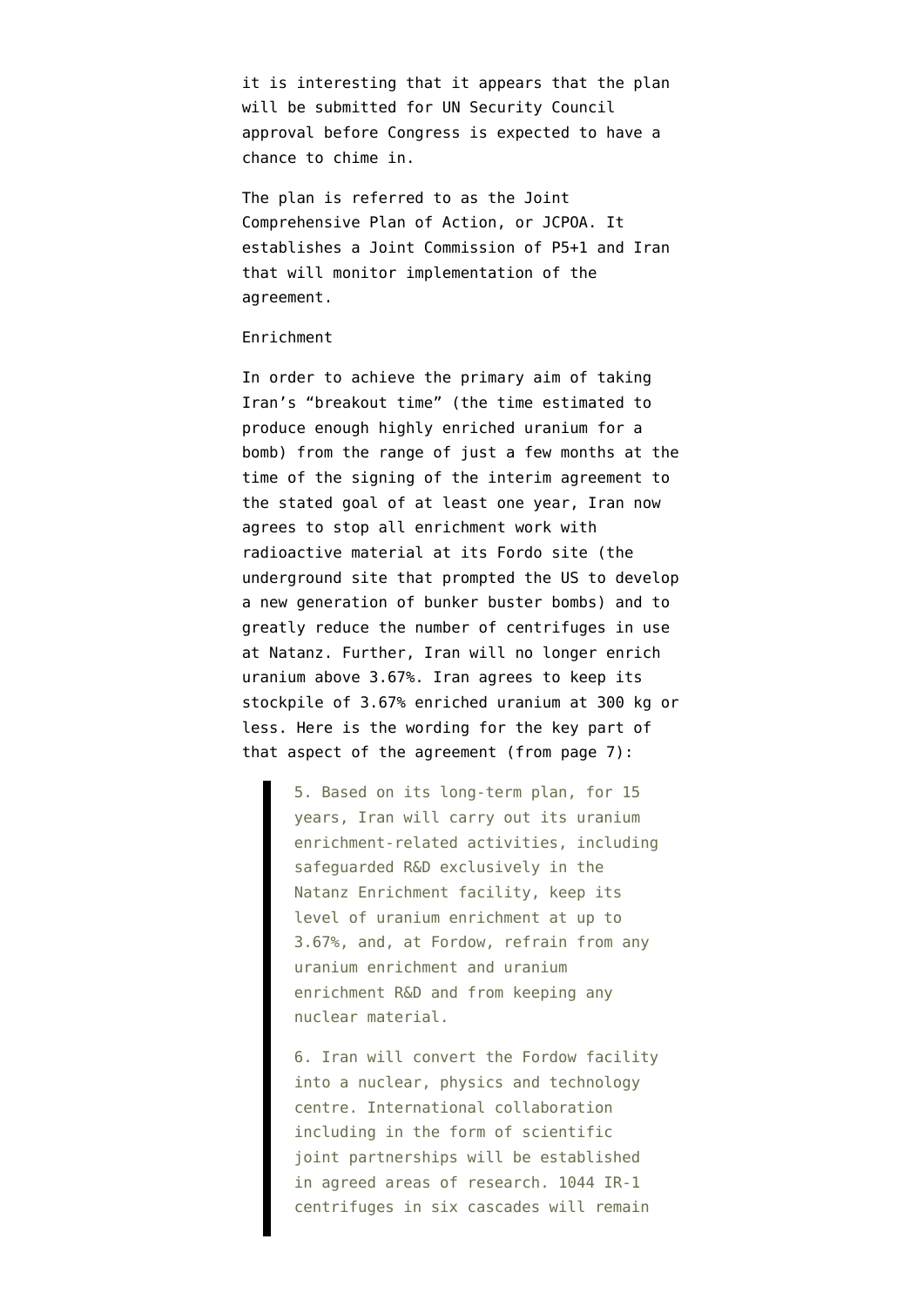in one wing at Fordow. Two of these cascades will spin without uranium and will be transitioned, including through appropriate infrastructure modification, for stable isotope production. The other four cascades with all associated infrastructure will remain idle. All other centrifuges and enrichment-related infrastructure will be removed and stored under IAEA continuous monitoring as specified in Annex I.

### Heavy Water Reactor

Besides standard enrichment, the other concern for Iran producing material for a bomb was the Arak heavy water nuclear reactor. Such reactors are capable of producing weapons-grade plutonium, although a dedicated facility for reprocessing the spent fuel is needed to produce such material. Iran has agreed to a complete redesign of the Arak reactor (which had not yet been commissioned) so that it no longer is capable of producing weapons-grade plutonium (from page 8):

> 8. Iran will redesign and rebuild a modernised heavy water research reactor in Arak, based on an agreed conceptual design, using fuel enriched up to 3.67 %, in a form of an international partnership which will certify the final design. The reactor will support peaceful nuclear research and radioisotope production for medical and industrial purposes. The redesigned and rebuilt Arak reactor will not produce weapons grade plutonium. Except for the first core load, all of the activities for redesigning and manufacturing of the fuel assemblies for the redesigned reactor will be carried out in Iran. All spent fuel from Arak will be shipped out of Iran for the lifetime of the reactor. This international partnership will include participating E3/EU+3 parties, Iran and such other countries as may be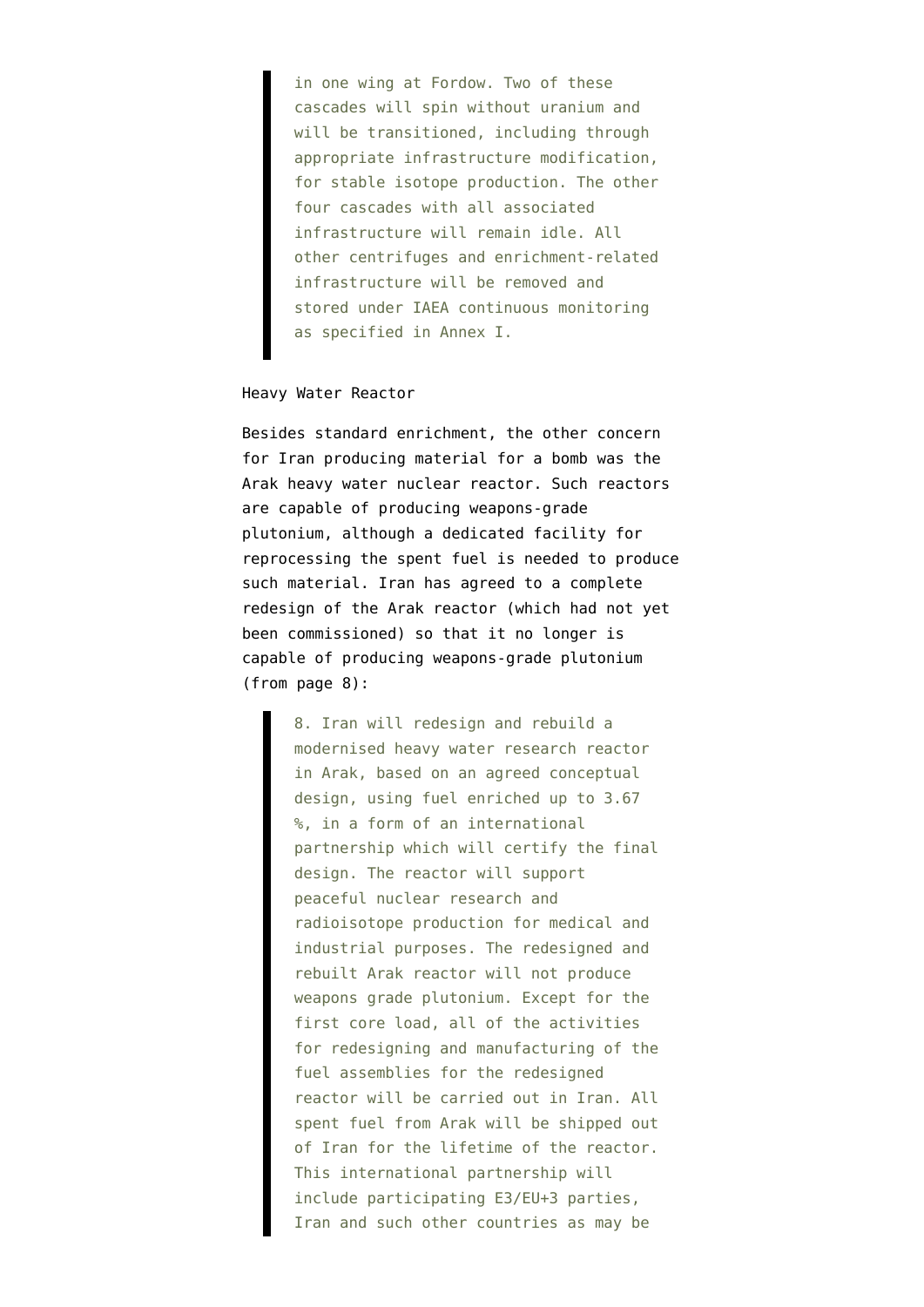mutually determined. Iran will take the leadership role as the owner and as the project manager and the E3/EU+3 and Iran will, before Implementation Day, conclude an official document which would define the responsibilities assumed by the E3/EU+3 participants.

#### Possible Military Dimensions

As mentioned above, the IAEA added credence to the Laptop of Death claims by repeating many of them in its November, 2011 report on Iran's nuclear program. Despite their shaky provenance, the West has insisted on Iran addressing the claims. The process of addressing them began under the interim agreement, and [significant](http://armscontrolnow.org/2014/05/23/iaea-reports-progress-on-questions-about-irans-nuclear-program-compliance-with-jpoa/) [progress was made.](http://armscontrolnow.org/2014/05/23/iaea-reports-progress-on-questions-about-irans-nuclear-program-compliance-with-jpoa/) The final agreement reads as a total capitulation by Iran on the topic:

> 14. Iran will fully implement the "Roadmap for Clarification of Past and Present Outstanding Issues" agreed with the IAEA, containing arrangements to address past and present issues of concern relating to its nuclear programme as raised in the annex to the IAEA report of 8 November 2011 (GOV/2011/65). Full implementation of activities undertaken under the Roadmap by Iran will be completed by 15 October 2015, and subsequently the Director General will provide by 15 December 2015 the final assessment on the resolution of all past and present outstanding issues to the Board of Governors, and the E3+3, in their capacity as members of the Board of Governors, will submit a resolution to the Board of Governors for taking necessary action, with a view to closing the issue, without prejudice to the competence of the Board of Governors.

I find it remarkable that Iran is saying that they will address the full set of "concerns"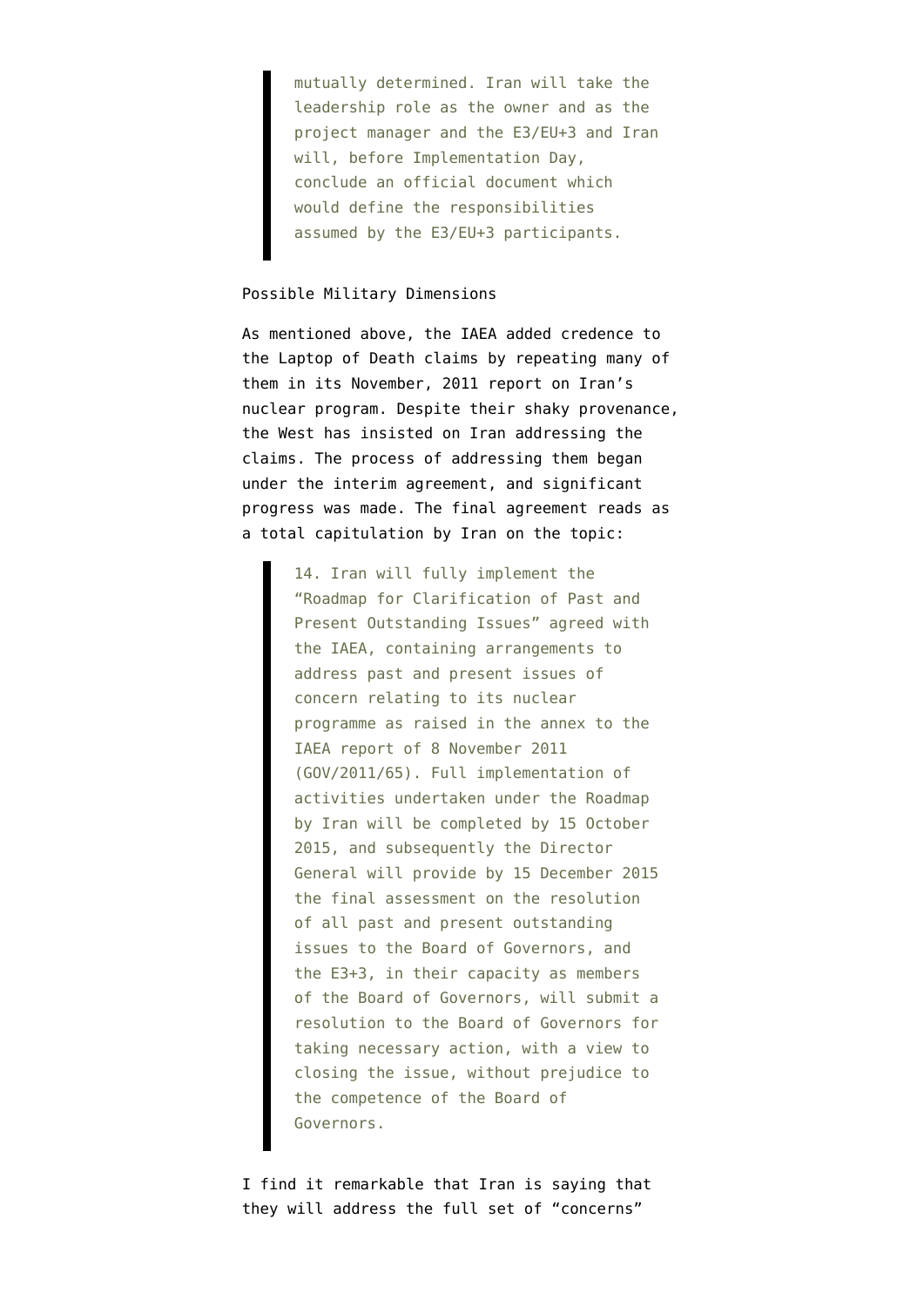according to the process laid out by the IAEA. Had I been negotiating on Iran's side, I would have insisted that such a move by Iran be accompanied by the US (and Israel) formally admitting to having released StuxNet. Further, I would have insisted that Israel and the US own up to the assassinations of Iranian nuclear scientists as part of the move to clarify PMD. At the very least, I would have called for these admissions to be part of a secret annex to the agreement.

A central part of all the posturing over PMD has been accusations of work toward a trigger device. Use of a high explosives blast chamber at [Parchin](https://www.emptywheel.net/tag/parchin/) has been a central part of accusations on that point. This bit from an annex, on page 45 of the agreement, seems aimed at resolving these (and some other PMD) questions in the future:

> T. ACTIVITIES WHICH COULD CONTRIBUTE TO THE DESIGN AND DEVELOPMENT OF A NUCLEAR EXPLOSIVE DEVICE 82. Iran will not engage in the following activities which could contribute to the development of a nuclear explosive device: 82. Designing, developing, acquiring, or using computer models to simulate nuclear explosive devices. 82. Designing, developing, fabricating, acquiring, or using multipoint explosive detonation systems suitable for a nuclear explosive device, unless approved by the Joint Commission for non-nuclear purposes and subject to monitoring. 82. Designing, developing, fabricating, acquiring, or using explosive diagnostic systems (streak cameras, framing cameras and flash x-ray cameras) suitable for the development of a nuclear explosive device, unless approved by the Joint Commission for non-nuclear purposes and subject to monitoring. 82. Designing, developing, fabricating, acquiring, or using explosively driven neutron sources or specialized materials for explosively